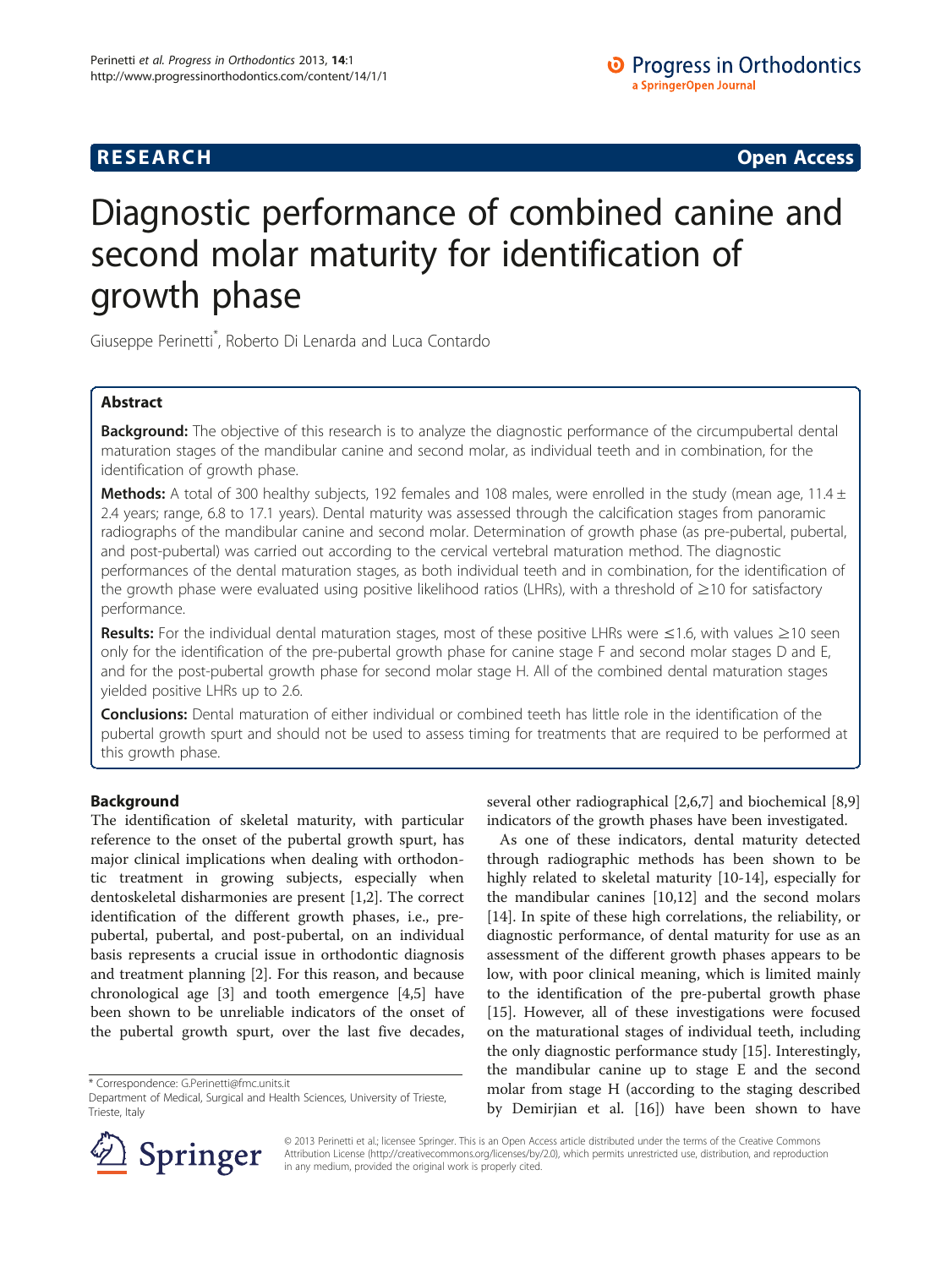satisfactorily diagnostic performances in the identification of the pre-pubertal and post-pubertal phases, respectively [\[15](#page-5-0)]. Therefore, excluding those stages that are clearly related to the pre-pubertal and post-pubertal growth phases, the combination of the maturational stages of these teeth might improve the diagnostic performance for the identification of the pubertal growth spurt.

The present study was thus aimed at the determination of the diagnostic performance of the combined circumpubertal dental maturation stages of the mandibular canine and the second molar, for the identification of the growth phases of individual subjects, with particular reference to the pubertal growth spurt.

# Methods

# Study population and design

This study enrolled subjects who were seeking orthodontic treatment and who had never been treated before. Signed informed consent was obtained from the parents of the subjects prior to entry into the study, and the protocol was reviewed and approved by the local ethical committee. The following enrolment criteria were observed: (1) age between 7 and 17 years, (2) intermediate or late mixed, or early permanent phases of dentition, and (3) good general health with absence of any nutritional problems. The subjects were scheduled for enrolment at their first clinical examination, when dental panoramic radiographs and lateral cephalograms were taken. A total of 300 subjects, constituting a subset of a previous study [\[15\]](#page-5-0), were enrolled in the study: 192 females and 108 males (mean age,  $11.4 \pm 2.4$  years; range, 7.0 to 17.0 years).

# Assessment of individual dental maturity

Assessment of dental maturity was carried out through the calcification stages, according to the method of Demirjian et al. [[16\]](#page-5-0) (stages D to H), from the panoramic radiographs of the left-side mandibular teeth. Briefly, these stages are defined as:

- *Stage D*. When  $(1)$  the crown formation is complete down to the cemento-enamel junction; (2) the superior border of the pulp chamber in the uniradicular teeth has a definite curved form, with it being concave towards the cervical region; the projection of the pulp horns, if present, gives an outline shaped like the top of an umbrella; and (3) the beginning of root formation is seen, in the form of a spicule.
- *Stage E.* When  $(1)$  the walls of the pulp chamber form straight lines, the continuity of which is broken by the presence of the pulp horn, which is larger than that in the previous stage and (2) the root length is less than the crown height.
- Stage  $F$ . When (1) the walls of the pulp chamber form a more or less isosceles triangle, with the apex ending in a funnel shape, and (2) the root length is equal to or greater than the crown height.
- Stage G. When the walls of the root canal are parallel and its apical end is still partially open.
- Stage H. When (1) the apical end of the root canal is completely closed, and (2) the periodontal membrane has a uniform width around the root and the apex.

An experienced orthodontist (LC) who was blinded to the skeletal maturation stages assessed the dental maturity of the mandibular canines, the first and second premolars, and the second molars.

# Assessment of individual skeletal maturity

Assessment of skeletal maturity was carried out through the cervical vertebral maturation (CVM) method [\[2](#page-4-0)] on lateral cephalograms. This method comprises six stages (CS1 to CS6) for cervical vertebral maturation. An experienced orthodontist (GP) who was blinded to the dental maturation stages assessed the skeletal maturity of the subjects. Finally, the subjects were clustered into three groups according to their growth phases, as pre-pubertal (CS1 and CS2), pubertal (CS3 and CS4), and postpubertal (CS5 and CS6) [\[8\]](#page-4-0).

# Statistical analysis

For each canine and second molar, and within each dental maturation stage, the prevalence of the growth phases was calculated. To establish the clinical performance of each dental maturation stage for the diagnosis of each CVM stage, the positive likelihood ratios (LHRs) were calculated, along with the 95% confidence intervals (CIs) [[17\]](#page-5-0). These positive LHRs provide estimates of how much a given dental maturation stage changes the odds of having a given growth phase. Here, a positive LHR indicates that a subject who tests positive for any clinical parameter (i.e., any dental maturation stage) has a high probability of having the given condition that needs to be diagnosed (i.e., any skeletal maturation stage). The positive LHR incorporates both the sensitivity and the specificity of the test, and it provides a direct estimate of how much a test result changes the odds of having a condition [[17\]](#page-5-0).

With a positive LHR ≥10 considered as the requirement for a satisfactorily diagnostic performance [\[18](#page-5-0)], all of the maturational stages of the individual teeth that satisfied this condition for the identification of either pre-pubertal or post-pubertal growth phases were excluded from the analysis of possible combinations of maturational stages. According to these data, the canine stages G and H and the second molar stages F and G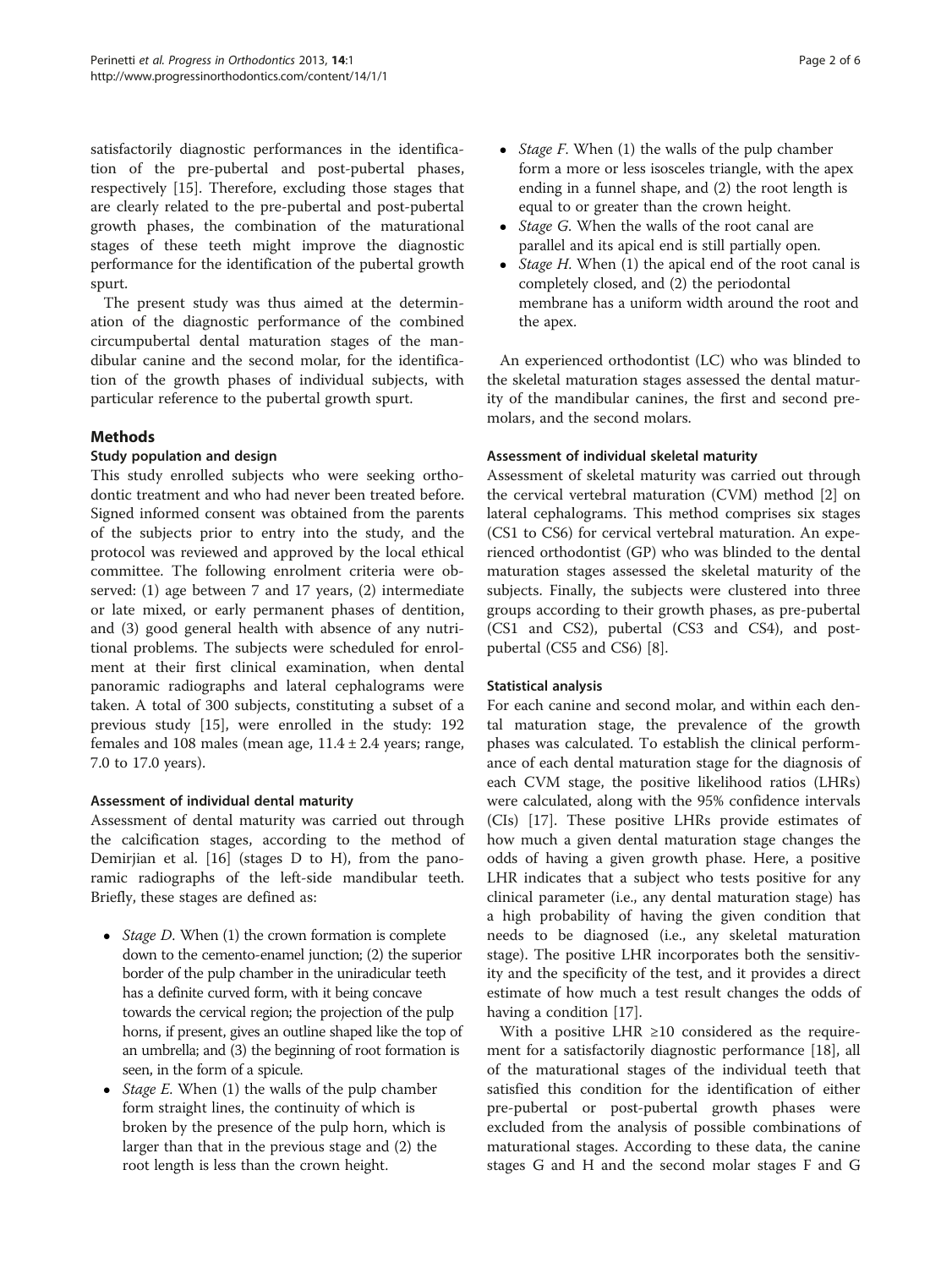<span id="page-2-0"></span>Table 1 Relative distributions of the individual dental maturation stages according to the growth phases

| Tooth           | <b>Maturation</b><br>stage | N              | Growth phase        |                 |                      |  |
|-----------------|----------------------------|----------------|---------------------|-----------------|----------------------|--|
|                 |                            |                | Pre-pubertal<br>(%) | Pubertal<br>(%) | Post-pubertal<br>(%) |  |
| Canine          | F                          | $\mathfrak{D}$ | 100.0               | 0               | $\Omega$             |  |
|                 | F                          | 80             | 95.0                | 5.0             | 0                    |  |
|                 | G                          | 70             | 71.4                | 22.9            | 5.7                  |  |
|                 | Н                          | 148            | 18.9                | 29.7            | 51.4                 |  |
| Second<br>molar | D                          | 35             | 94.3                | 5.7             | 0                    |  |
|                 | F                          | 76             | 93.4                | 6.6             | 0                    |  |
|                 | F                          | 49             | 63.3                | 24.5            | 12.2                 |  |
|                 | G                          | 84             | 25.0                | 39.3            | 35.7                 |  |
|                 | Н                          | 56             | 0                   | 21.4            | 78.6                 |  |

were considered as possible combinations, for which the diagnostic performance for the identification of the growth phases was calculated. These stages were combined using either two or three stages per combination. In the case of three stages, for instance, canine stage G was combined with second molar stage F and G; similarly, canine stage H was combined with the same second molar stage F and G. The positive LHRs were retrieved for each combination, along with the 95% CIs; again, a threshold value  $\geq 10$  was used to assess a reliable diagnostic performance for the identification of growth phase on an individual basis [\[15,18\]](#page-5-0).

The weighted kappa statistics for intra-examiner agreement were  $>0.88$ . A p value less than 0.05 was used for rejection of the null hypothesis.

### Results

The analyses carried out within each gender yielded generally similar results, and the data are therefore presented here as a single collective sample. The distributions of the different individual dental maturation stages according to the growth phases are shown in Table 1. The canine stages up to stage F and the second molar stages up to stage E were mostly present in the pre-pubertal growth phases; all of the other stages were distributed throughout the three growth phases, with the exception of the second molar stage H which was seen only in the pubertal and post-pubertal growth phases.

The positive LHRs for the different individual dental maturation stages for the identification of each growth phase stage are shown in Table 2. Most of these positive LHRs were  $\leq 1.6$ , with values  $\geq 10$  seen only for the identification of the pre-pubertal growth phase for canine stage F (positive LHR, 17.5) and second molar stages D and E (positive LHRs, 15.2 and 13.1, respectively). Moreover, second molar stage H also yielded a positive LHR of 10.1 for identification of the post-pubertal growth phase.

The distributions of the different combined dental maturation stages according to the growth phases are shown in Table [3](#page-3-0), including canine stages G and H, and second molar stages F and G. Generally, none of the combined dental maturation stages, either as two or three stages combined, showed any clear prevalence among any of the different growth phases. In the best cases, canine stage G in combination with second molar stage F, or both stages F and G, were seen mostly for the pre-pubertal and pubertal growth phases (93% and 90.9%, respectively). Similarly, 89.1% of canine stages G and H in combination with second molar stage F was seen in the pre-pubertal and pubertal growth phases.

The positive LHRs for the different combined dental maturation stages for the identification of each growth phase stage are shown in Table [4](#page-3-0). All of these positive LHRs were  $\leq$ 2.6, irrespective of the combinations of two or three maturational stages. The greatest positive LHR of 2.6, with 95% CI up to 8.0, was seen for the combined stages G of both canine and second molar for the

| <b>Tooth</b> | <b>Maturation</b><br>stage | Growth phase             |                             |                          |  |
|--------------|----------------------------|--------------------------|-----------------------------|--------------------------|--|
|              |                            | Pre-pubertal             | Pubertal                    | Post-pubertal            |  |
| Canine       | E                          | $\overline{a}$           | ٠                           | $\overline{\phantom{a}}$ |  |
|              | F                          | 17.5 (6.5 to 46.7)       | $0.2$ (0.1 to 0.5)          | $\overline{\phantom{a}}$ |  |
|              | G                          | 2.3 (1.4 to 3.7)         | 1.1 $(0.7 \text{ to } 1.8)$ | $0.2$ (0.1 to 0.4)       |  |
|              | Н                          | $0.2$ (0.1 to 0.3)       | $1.6$ (1.2 to 1.9)          | $2.9$ (2.4 to 3.5)       |  |
| Second molar | D                          | 15.2 (3.7 to 62.3)       | $0.2$ (0.1 to 0.9)          |                          |  |
|              | Е                          | 13.1 (5.4 to 31.5)       | 0.3(0.10.6)                 |                          |  |
|              | F.                         | 1.6 (0.9 to 2.7)         | 1.2 (0.7 to 2.2)            | $0.4$ (0.2 to 0.9)       |  |
|              | G                          | $0.3$ (0.2 to 0.5)       | 2.4 (1.7 to 3.6)            | $1.5$ (1.1 to 2.2)       |  |
|              | Н                          | $\overline{\phantom{a}}$ | $1.0$ (0.6 to 1.8)          | 10.1 (5.7 to 18.1)       |  |

Data are presented as mean (95% confidence interval). Hyphens denote null value. Italicized values are mean positive LHRs ≥10.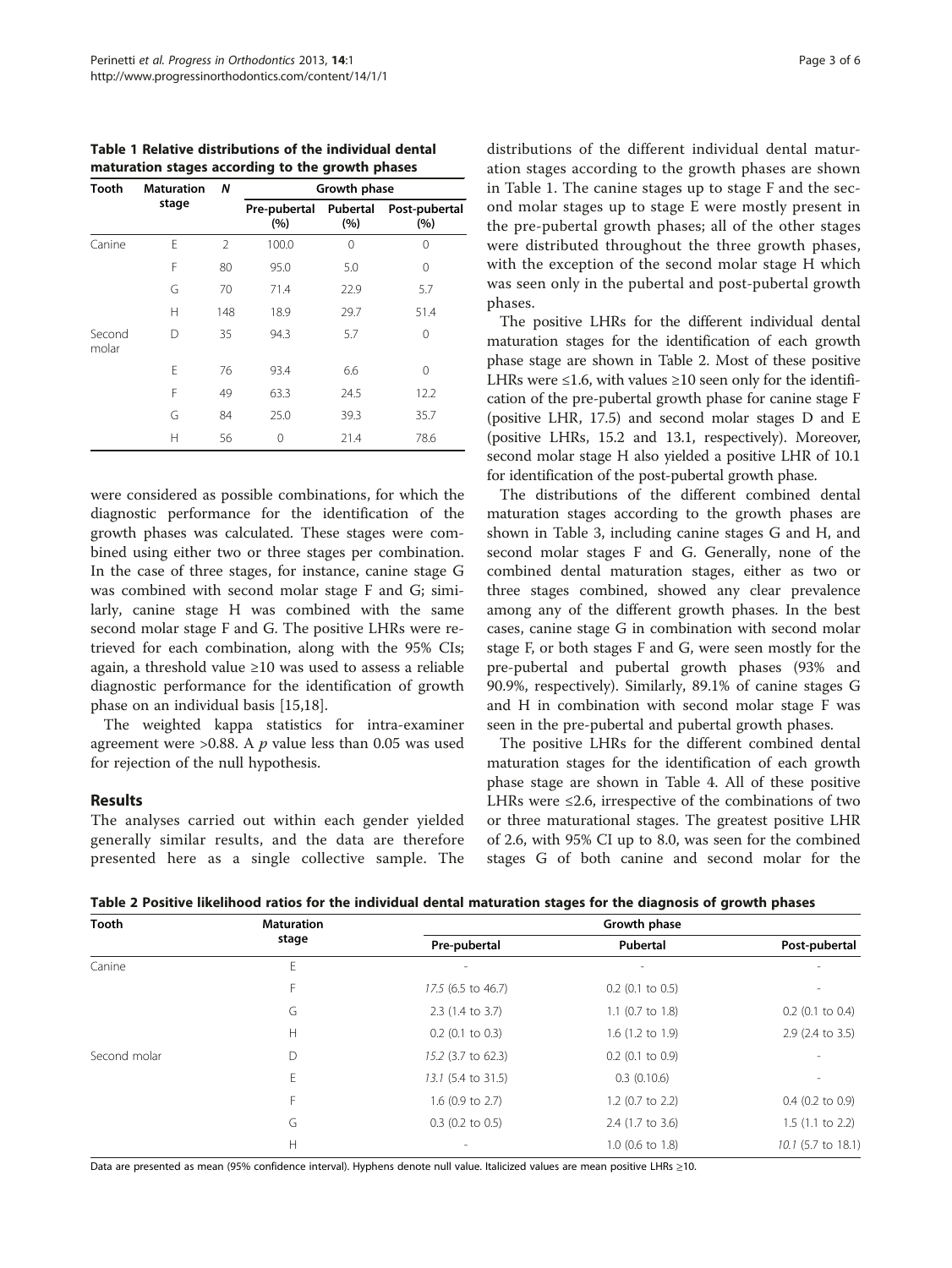| Tooth and maturation stage     | N  | Growth phase     |              |                   |
|--------------------------------|----|------------------|--------------|-------------------|
|                                |    | Pre-pubertal (%) | Pubertal (%) | Post-pubertal (%) |
| Combination of two stages      |    |                  |              |                   |
| Canine G with second molar F   | 32 | 68.8             | 25.0         | 6.3               |
| Canine G with second molar G   | 12 | 41.7             | 41.7         | 16.7              |
| Canine H with second molar F   | 17 | 52.9             | 23.5         | 23.5              |
| Canine H with second molar G   | 72 | 22.2             | 38.9         | 38.9              |
| Combination of three stages    |    |                  |              |                   |
| Canine G with second molar F/G | 44 | 61.4             | 29.5         | 9.1               |
| Canine H with second molar F/G | 89 | 28.1             | 36.0         | 36.0              |
| Canine G/H with second molar F | 46 | 60.9             | 28.3         | 10.9              |
| Canine G/H with second molar G | 87 | 27.6             | 36.8         | 35.6              |

<span id="page-3-0"></span>

| Table 3 Relative distributions of the combined dental maturation stages according to the growth phases |  |  |
|--------------------------------------------------------------------------------------------------------|--|--|
|--------------------------------------------------------------------------------------------------------|--|--|

The cases for the canine stage up to stage F or the second molar stage up to stage E, and those for the second molar stage from stage H, which showed positive LHRs ≥10 for the diagnosis of the pre-pubertal and post-pubertal growth phases, respectively, are not shown.

identification of the pubertal growth phase. Generally, slightly greater values were seen for the pubertal growth phase as compared to the pre-pubertal and postpubertal growth phases.

## **Discussion**

The present study investigated the diagnostic performance of the circumpubertal combined maturation stages of the mandibular canine and second molar for the identification of the growth phases. The data showed that when the stages that are clearly related to the prepubertal and post-pubertal growth phases are excluded, all of the combinations of two or three of the remaining dental maturity stages showed limited clinical usefulness for the identification of individual skeletal maturity.

Dental maturity assessment offers the advantage of being a simple procedure that can be carried out on panoramic radiographs that are routinely used for different

purposes, and intra-oral radiographs can be taken with minimal irradiation to the patient. Moreover, the method described by Demirjian et al. [\[16\]](#page-5-0) has the advantage of being little influenced by dimensional distortions that might be associated with panoramic radiographs. For this reason, several investigations [\[10](#page-5-0)-[15](#page-5-0)] have been focused on such indicators of skeletal maturity. All of these studies have reported considerably high correlation coefficients between the dental maturational stages and the skeletal maturation/growth phases. However, a high correlation coefficient alone does not prove that any dental maturation stage has a satisfactory performance for the diagnostic identification of the skeletal maturation/growth phases on an individual basis.

In the present study, only the dental stages F for the canine and D and E for the second molar yielded any satisfactory diagnostic performance in the identification of the pre-pubertal growth phase. Similarly, only the

| Table 4 Positive likelihood ratios for the combined dental maturation stages for the diagnosis of growth phases |  |  |
|-----------------------------------------------------------------------------------------------------------------|--|--|
|-----------------------------------------------------------------------------------------------------------------|--|--|

| Tooth and maturation stage     | Growth phase positive |                             |                    |  |
|--------------------------------|-----------------------|-----------------------------|--------------------|--|
|                                | Pre-pubertal          | Pubertal                    | Post-pubertal      |  |
| Combination of two stages      |                       |                             |                    |  |
| Canine G with second molar F   | $2.0$ (1.0 to 4.1)    | $1.2$ (0.6 to 2.6)          | $0.2$ (0.1 to 0.8) |  |
| Canine G with second molar G   | $0.7$ (0.2 to 2.0)    | $2.6$ (0.9 to 8.0)          | $0.6$ (0.1 to 2.5) |  |
| Canine H with second molar F   | $1.0$ (0.4 to 2.6)    | 1.1 $(0.4 \text{ to } 3.4)$ | $0.8$ (0.3 to 2.6) |  |
| Canine H with second molar G   | $0.3$ (0.2 to 0.4)    | $2.3$ (1.6 to 3.4)          | $1.8$ (1.2 to 2.6) |  |
| Combination of three stages    |                       |                             |                    |  |
| Canine G with second molar F/G | $1.5$ (0.8 to 2.6)    | $1.5$ (0.9 to 2.8)          | $0.3$ (0.1 to 0.7) |  |
| Canine H with second molar F/G | $0.4$ (0.2 to 0.5)    | $2.1$ (1.5 to 2.9)          | $1.5$ (1.1 to 2.2) |  |
| Canine G/H with second molar F | 1.4 (0.8 to 2.5)      | $1.5$ (0.8 to 2.6)          | $0.3$ (0.1 to 0.8) |  |
| Canine G/H with second molar G | $0.4$ (0.2 to 0.5)    | $2.1$ (1.5 to 3.0)          | $1.5$ (1.0 to 2.2) |  |

Data are presented as mean (95% confidence interval). The cases for the canine stages up to stage F or the second molar stages up to stage E, and those for the second molar stages from stage H, which showed positive LHRs ≥10 for the diagnosis of the pre-pubertal and post-pubertal growth phases, respectively, are not shown.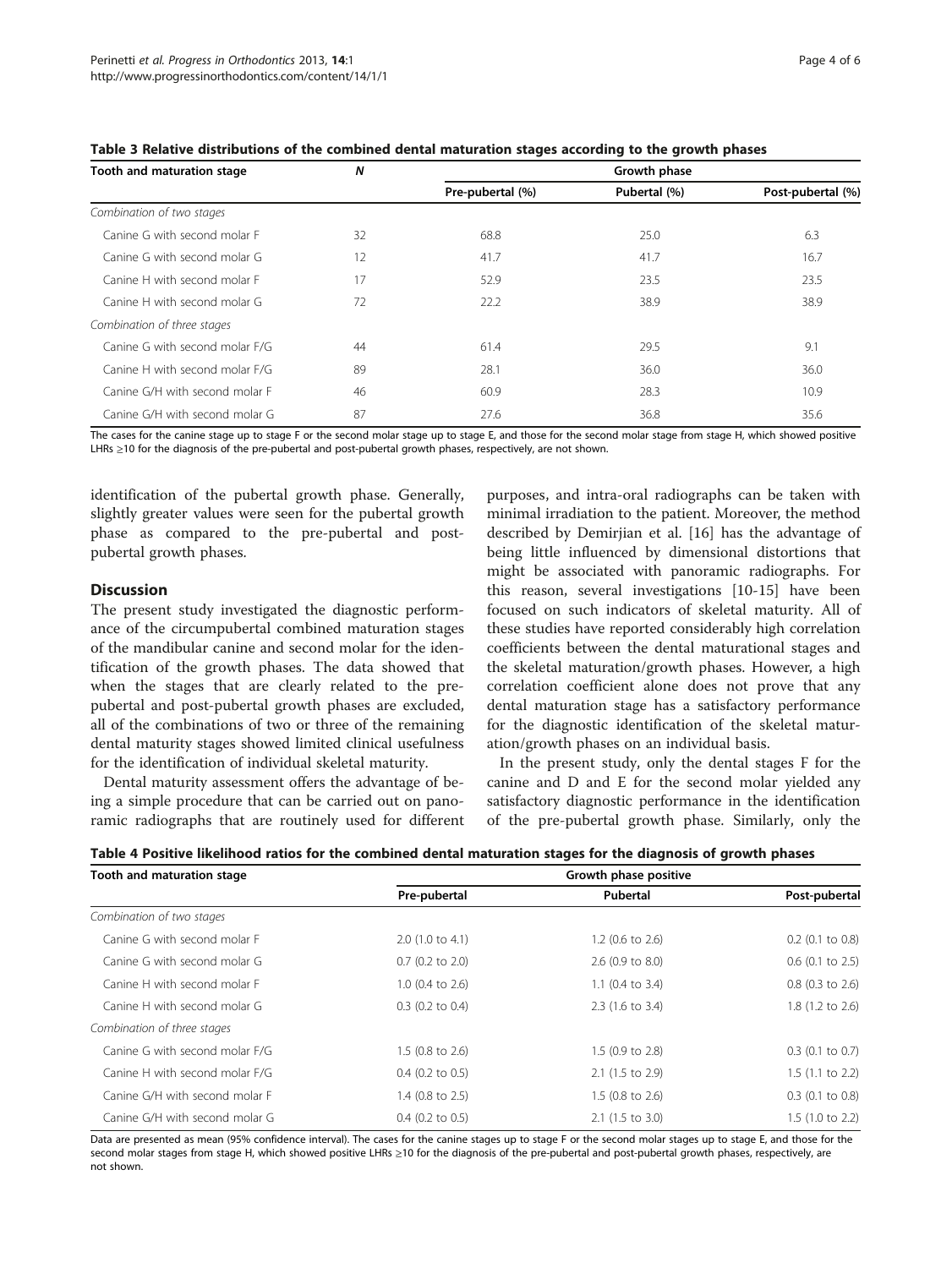<span id="page-4-0"></span>second molar stage H was shown to be a reliable indicator of the post-pubertal growth phase, although the positive LHR was just above the threshold, at 10.1, with 95% CI ranging from 5.7 to 18.1 (Tables [1](#page-2-0) and [2](#page-2-0)). None of the dental stages for either tooth were reliable in the identification of the pubertal growth phase, which were also the most important developmental stages to be identified in treatment planning, as for instance, in the case of skeletal class II malocclusion [2]. Irrespective of ethnicity, previous studies have reported close relationships between mandibular canine stages G [[10\]](#page-5-0) and F, [[13\]](#page-5-0) or between the two [[12\]](#page-5-0), and the pubertal growth spurt. Similar results were reported in more recent investigations [[19,20\]](#page-5-0). Of interest, a recent study [\[14\]](#page-5-0) also showed increased prevalence of the mandibular second molar stage H with the post-pubertal growth phase.

However, all of these investigations [\[10](#page-5-0)-[14,19,20\]](#page-5-0) were limited to analyses of the distributions of the dental maturation stages according to the skeletal maturation stages, and they lacked any specific diagnostic performance analysis. In contrast, the present data are in line with those of the only previous study on the diagnostic performance of individual mandibular teeth [[15\]](#page-5-0).

With the evidence that the canine stages up to stage F and the second molar stages up to stage E were mostly pre-pubertal, and the second molar stage H was mostly post-pubertal, these stages were excluded from the analysis of the diagnostic performance of the combined dental maturational stages. The combinations analyzed, thus, included the canine stages G and H, and the second molar stages F and G. Moreover, the possible combinations between these maturational stages of the mandibular canine and second molar were clustered using one stage per tooth (two maturational stages) or more (three maturational stages) for a total of eight clusters (Table [4\)](#page-3-0). As shown by the positive LHRs, none of the combinations investigated showed any satisfactory level of diagnostic performance. Although the positive LHRs for the identification of the pubertal growth phase (Table [4\)](#page-3-0) were slightly greater than those obtained for the individual maturational stages (Table [2](#page-2-0)), these coefficients remained far from the desired threshold, with the best value of 2.6 for combination of the canine and the second molar stage G. Therefore, although an improvement in the diagnostic performance was seen for the identification of the pubertal growth phase, this was not sufficient to propose such combined dental maturation as a reliable indicator of the pubertal growth spurt.

The diagnostic performance of the dental maturity for the identification of specific stages of skeletal maturity will thus be limited. The developmental status of the mandibular canine and the second molar might only be useful in the diagnosis of the pre-pubertal and post-pubertal growth phases. The combination of the maturational stages of these two teeth does not increase the diagnostic performance in the identification of any of the growth phases. Therefore, precise information about the timing of the onset of the growth spurt, with the relevant clinical implications in the treatment of skeletal class II subjects, is not provided by these dental indices.

# **Conclusions**

With the above results, we have the following conclusions: (1) The diagnostic performance of dental maturity when considering individual teeth is reliable only for the identification of the pre-pubertal and post-pubertal growth phases. (2) The combination of maturational stages of the mandibular canines and the second molars provides a slightly improved diagnostic performance for the identification of the pubertal growth phase, although this remains unsatisfactory. (3) Dental maturation of either individual or combined teeth has little role in assessing the timing for treatments that are required to be performed during the pubertal growth spurt.

#### Competing interests

The authors declare that they have no competing interests.

#### Authors' contributions

GP, conceived the study, selected cases and did the statistical analysis; RDL, supervised the team; LC, collected data and wrote the manuscript with RDL. All authors read and approved the final manuscript.

#### Acknowledgments

The authors are grateful to Dr. Christopher Paul Berrie for critical appraisal of the text.

Received: 16 April 2013 Accepted: 16 April 2013 Published: 20 May 2013

#### References

- 1. Hagg U, Pancherz H. Dentofacial orthopaedics in relation to chronological age, growth period and skeletal development. An analysis of 72 male patients with Class II division 1 malocclusion treated with the Herbst appliance. Eur J Orthod. 1988; 10:169-76.
- 2. Baccetti T, Franchi L, McNamara JAJ. The cervical vertebral maturation (CVM) method for the assessment of optimal treatment timing in dentofacial orthopedics. Semin Orthod. 2005; 11:119–29.
- 3. Baccetti T, Franchi L, De Toffol L, Ghiozzi B, Cozza P. The diagnostic performance of chronologic age in the assessment of skeletal maturity. Prog Orthod. 2006; 7:176–88.
- 4. Franchi L, Baccetti T, De Toffol L, Polimeni A, Cozza P. Phases of the dentition for the assessment of skeletal maturity: a diagnostic performance study. Am J Orthod Dentofacial Orthop. 2008; 133:395–400. quiz 76 e1-2.
- 5. Perinetti G, Baccetti T, Di Leonardo B, Di Lenarda R, Contardo L. Dentition phase and chronological age in relation to gingival crevicular fluid alkaline phosphatase activity in growing subjects. Prog Orthod. 2011; 12:100–6.
- 6. Greulich WW, Pyle SI. Radiographic atlas of skeletal development of the hand and wrist. 2nd ed. Stanford, CA: Stanford University Press; 1959.
- 7. Hagg U, Taranger J. Maturation indicators and the pubertal growth spurt. Am J Orthod. 1982; 82:299–309.
- 8. Perinetti G, Baccetti T, Contardo L, Di Lenarda R. Gingival crevicular fluid alkaline phosphatase activity as a non-invasive biomarker of skeletal maturation. Orthod Craniofac Res. 2011; 14:44–50.